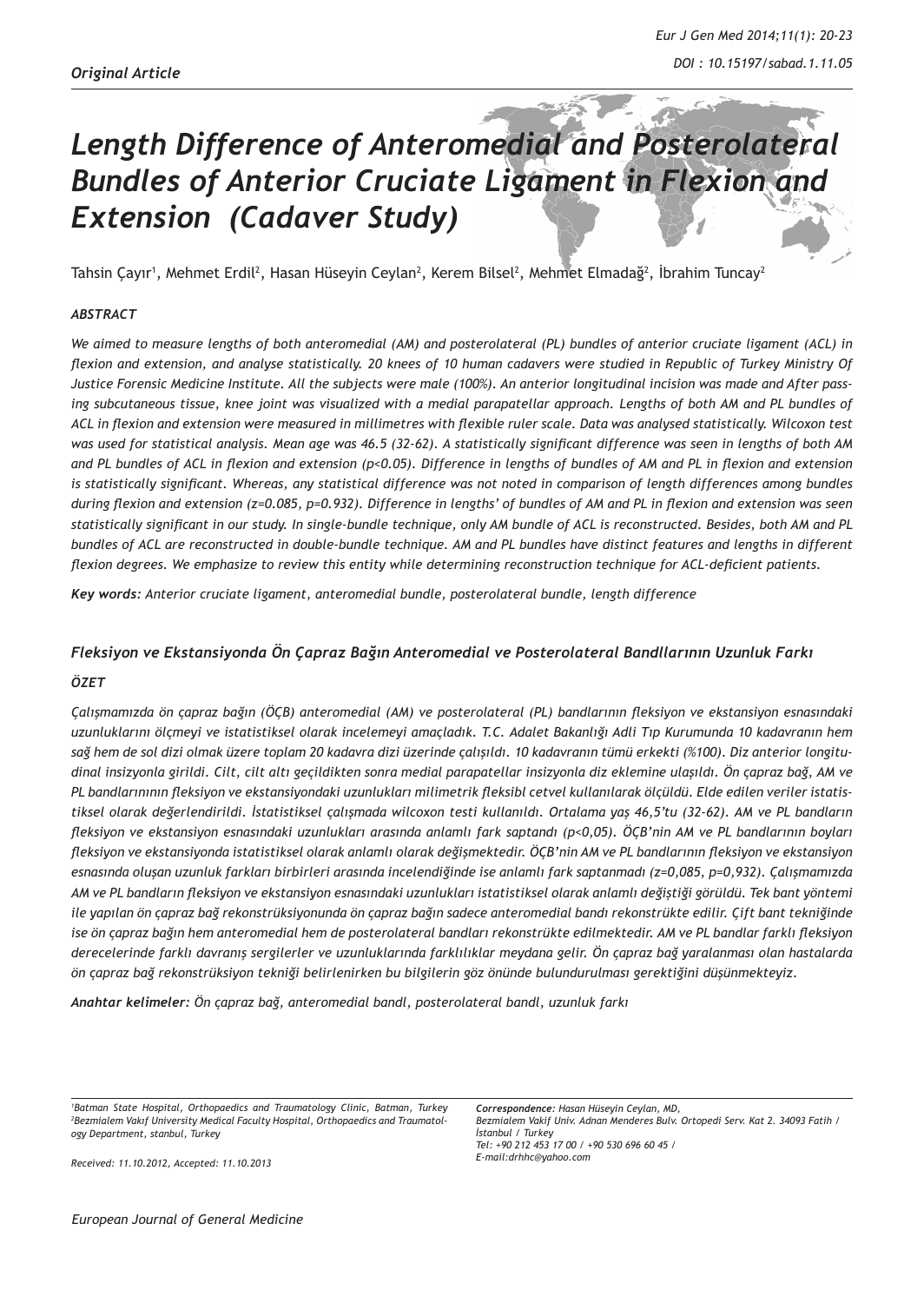# **INTRODUCTION**

Anterior cruciate ligament (ACL) is the most important structurethat prevents anterior slippage of the knee joint. Also ACL aids to rotational stability of knee. ACL is most frequently injured structure of the knee joint following menisci(1). Conventional single-tunnel, anatomical single-tunnel and double-tunnel ACL reconstruction methods are commonly applied surgical techniques nowadays. Insingle-bundle ACL reconstruction technique only the anteromedial (AM) bundle is reconstructed, however, in double bundle ACL reconstruction technique both AM and posterolateral (PL) bundlesare reconstructed(2). In this cadaveric study we aimed to measure the length differences of AM and PL bundles during flexion and extension of the knee joint, and analyzethese values statistically in the light of the literature.

# **MATERIALS AND METHODS**

This study includes the evaluation of ACL structure of 10 cadavers at Republic of Turkey, Ministry of Justice, Council of Forensic Medicine. Both left and right knees of 10 cadavers(total of 20 knees) were included to the study. All cadavers were male. Mean age was 46.5 years (range32-62) (Table 1). Cadavers with knee trauma history were excluded. None of the cadavers hadscar tissue at lower extremities that claims previous injuries. Full range of motion of knee joint weredetected in all cadavers. All cadavers were studied at first 36 hours after death. The demographic info like age, height and weight werenoted. All cadavers died due to motor vehicle traffic accident. The incision line was marked with a pen while the cadaver was laying supine position on the operation table. Knee anterior longitudinal incision

*Table 1. Age, height, weight and body mass index information of cadavers.* 

| Cadever<br>No | Age<br>(years) | Height<br>(cm) | Weight<br>(kg) | <b>BMI</b> |
|---------------|----------------|----------------|----------------|------------|
| Cadaver 1     | 32             | 170            | 65             | 22,4       |
| Cadaver 2     | 39             | 175            | 70             | 22,8       |
| Cadaver 3     | 55             | 174            | 55             | 18,2       |
| Cadaver 4     | 45             | 178            | 65             | 20,5       |
| Cadaver 5     | 36             | 180            | 75             | 23,1       |
| Cadaver 6     | 42             | 182            | 80             | 24,1       |
| Cadaver 7     | 58             | 172            | 75             | 25,4       |
| Cadaver 8     | 62             | 177            | 79             | 25,2       |
| Cadaver 9     | 53             | 180            | 89             | 27,4       |
| Cadaver 10    | 43             | 182            | 90             | 27,1       |
| <b>MEAN</b>   | 46,5           | 177            | 74,3           | 23,6       |
|               |                |                |                |            |



*Figure 1.* Anteromedial and Posterolateral bundles of Anterior Cruciate Ligament.

was performed. After skinincision, a medial parapatellar knee incision was performed to reach the knee joint. The patellasweredeviated laterally. ACLs were identified andAM and PL bundleswere dissected with a hemostatclamp. AM and PL bundles'lengths were measured with using a flexible ruler at 0˚extension and140˚ flexion angles (Figure 1).

## **RESULTS**

Lengthsof AM and PL bundles of ACL were measured inmilimeters with using a flexible ruler at extension and flexion positions. Data were noted seperately for each left and right knees of objectives (Table 2). A total of 20 knees of10 cadavers' bundle lengths were measured. Both AM and PL bundlelenghts of ACL at flexion and extension positionswere analyzed statistically (Table 3). Wilcoxon test was used for statistical study. Statistical significance level of p <0.05 was considered significant. Significant differencesin the lengths of AM and PL bundles during flexion and extension was detected (p <0.05) (Table 3). During flexion and extension statistically significant difference noted each of the AM and PL bands'lengths (measurement like 'PL length in extension and flexion'). When compared to eachother there were no significant difference detected between them (measurement like 'AM and PL band length in flexion')  $(z =$ 0.085,  $p = 0.932$ ). There were no significant differences detected between right and left knee of each cadavers (p> 0.05) when compared with the AM and PL bundlesof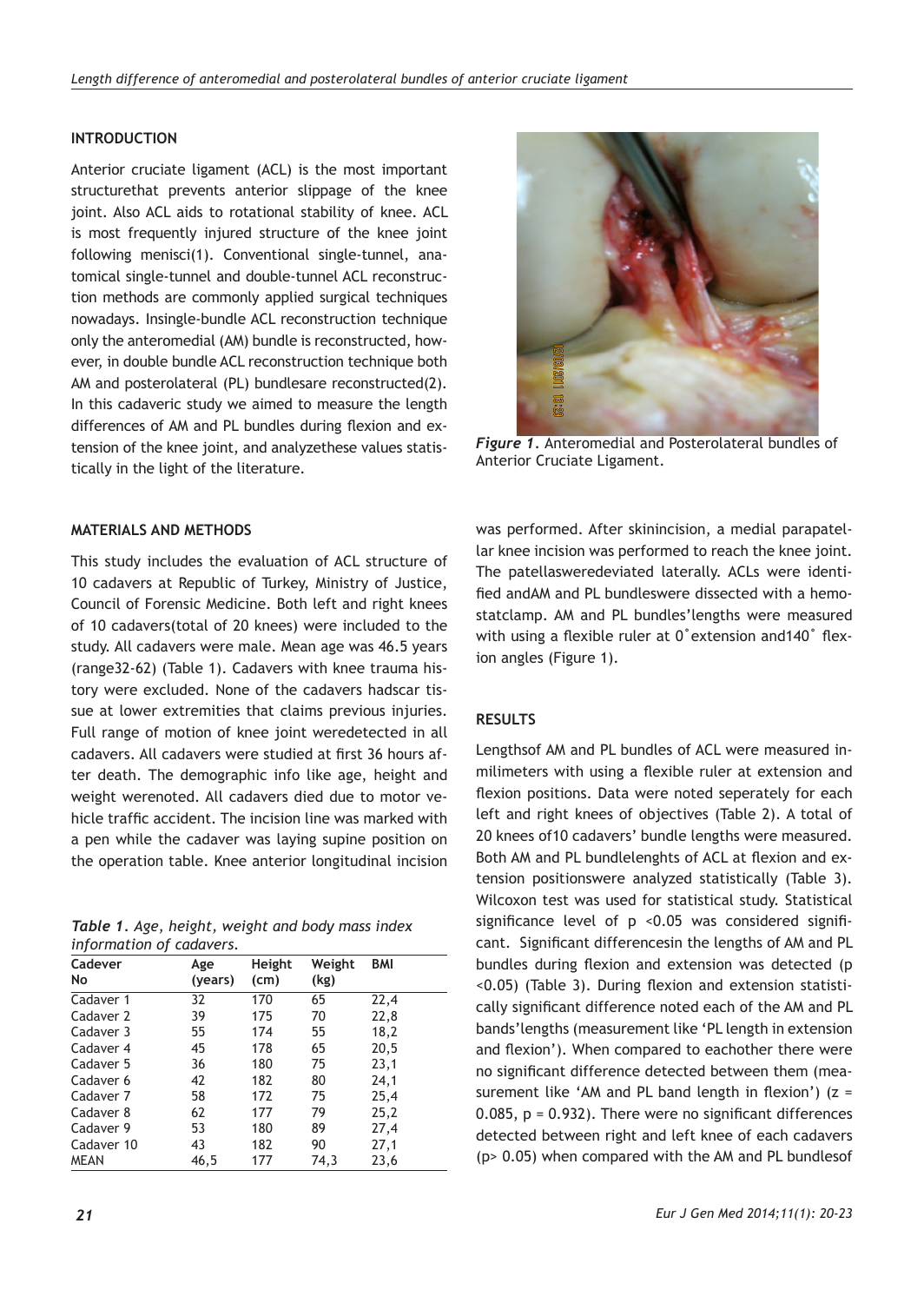| sion        |              |              |              |              |              |       |              |              |
|-------------|--------------|--------------|--------------|--------------|--------------|-------|--------------|--------------|
|             | L AM         | L AM         | L PL         | L PL         | R AM         | R AM  | R PL         | R PL         |
|             | <b>BUND.</b> | <b>BUND.</b> | <b>BUND.</b> | <b>BUND.</b> | <b>BUND.</b> | BUND. | <b>BUND.</b> | <b>BUND.</b> |
|             | FLEX.        | EXT.         | FLEX.        | EXT.         | FLEX.        | EXT.  | FLEX.        | EXT.         |
| Cadaver 1   | 38           | 29           | 37           | 25           | 36           | 28    | 35           | 26           |
| Cadaver 2   | 37           | 28           | 32           | 25           | 38           | 27    | 31           | 24           |
| Cadaver 3   | 38           | 22           | 30           | 20           | 38           | 21    | 29           | 18           |
| Cadaver 4   | 36           | 26           | 34           | 24           | 37           | 28    | 34           | 26           |
| Cadaver 5   | 37           | 29           | 35           | 26           | 36           | 28    | 34           | 26           |
| Cadaver 6   | 39           | 30           | 36           | 27           | 38           | 29    | 36           | 26           |
| Cadaver 7   | 36           | 27           | 33           | 24           | 36           | 28    | 34           | 24           |
| Cadaver 8   | 37           | 28           | 34           | 23           | 37           | 29    | 33           | 25           |
| Cadaver 9   | 39           | 30           | 35           | 25           | 38           | 29    | 34           | 25           |
| Cadaver 10  | 38           | 29           | 34           | 26           | 39           | 30    | 35           | 25           |
| <b>MEAN</b> | 37,5         | 27,8         | 34           | 24,5         | 37,3         | 27,7  | 33,5         | 24,5         |

*Table 2. Lengths of Anteromedial and Posterolateral bundles of Anterior Cruciate Ligament in Flexion and Exten-*

right and left knee's ACL (Wilcoxon test) (Table 4).

The relationship between the lengths of the AM and PL bundlesandage, height, weight, and body mass index were analysed. Statistical analysis was performed with using Spearman's rho analysis. Significant level of p value was detected(p <0.01). No statistically significant difference detected between the lengths of the AM and PL bundlesandage, height, weight, and body mass index  $(p > 0.01)$ .

#### **DISCUSSION**

ACL is most frequently injured structure of knee joint following menisci. ACL injuries are most common ligament injuries around the knee joint(1). There are many alternative surgical techniques and graft material options for reconstruction of ACL(2). ACL reconstruction surgery is not applied to correct the muscular functions, but it may cause knee instability when left untreated. Stability of knee joint is important but there is no evidence about protective effect of ACL reconstruction to prevent the development of further arthritis (3).

ACL seems like a unique ligament macroscopically. It consist of two separate functional bundles,AM and PL bundles. AM bundleis a stabiliser like a barrier of the knee and prevents anterior translation of the joint at flexed position (4). It has maximum tension at flexion position of the knee. It isn't functionally active and doesn'trestore normal knee laxity andkinematics at extension posture (5). Experimental studies showed that in cases of double-band ACL reconstruction, the load on the AM and PL bands varies in different degrees of knee flexion (6). These findings implythat each bundle has biomechanically different behavior in certain circumstances. We evaluated the lengthchanges of these bundles in different degrees of flexion and extension. Woo et al demonstrated that the ACL exhibits different behaviours at different degrees of flexion when non-axial tensile forces applied (7). ACL reaches most stretched and tense position at 30 degrees of knee flexion. This means that the fibriller structure of the ACL is varying with different flexion degrees (7). Hosseini and his colleagues examined the ACL's relative lengthening under full weight bearing condition. They didn't detect an absolute opposite behaviour like one of the bands is

*Table 3. Statistical analysis of leght difference between bundles*

| $\sim$<br>,,, |           |              |         |               |               |  |  |
|---------------|-----------|--------------|---------|---------------|---------------|--|--|
| Mean          | <b>SD</b> | Avarage dif. | SD dif. | Wilcoxon test | Wilcoxon test |  |  |
| 37,5          | 1,08      |              |         |               | P             |  |  |
| 27,8          | 2.394     | 9.7          | 2,263   | $-2.911$      | 0.004         |  |  |
| 34            |           |              |         |               |               |  |  |
| 24,5          | 1,958     | 9.5          | 1.434   | $-2,818$      | 0,005         |  |  |
| 37,3          | 1.059     |              |         |               |               |  |  |
| 27,7          | 2.497     | 9,6          | 2,757   | $-2,84$       | 0,005         |  |  |
| 33,5          | 2,068     |              |         |               |               |  |  |
| 24,5          | 2.415     | Q            | 1.247   | $-2,82$       | 0,005         |  |  |
|               |           |              |         |               |               |  |  |